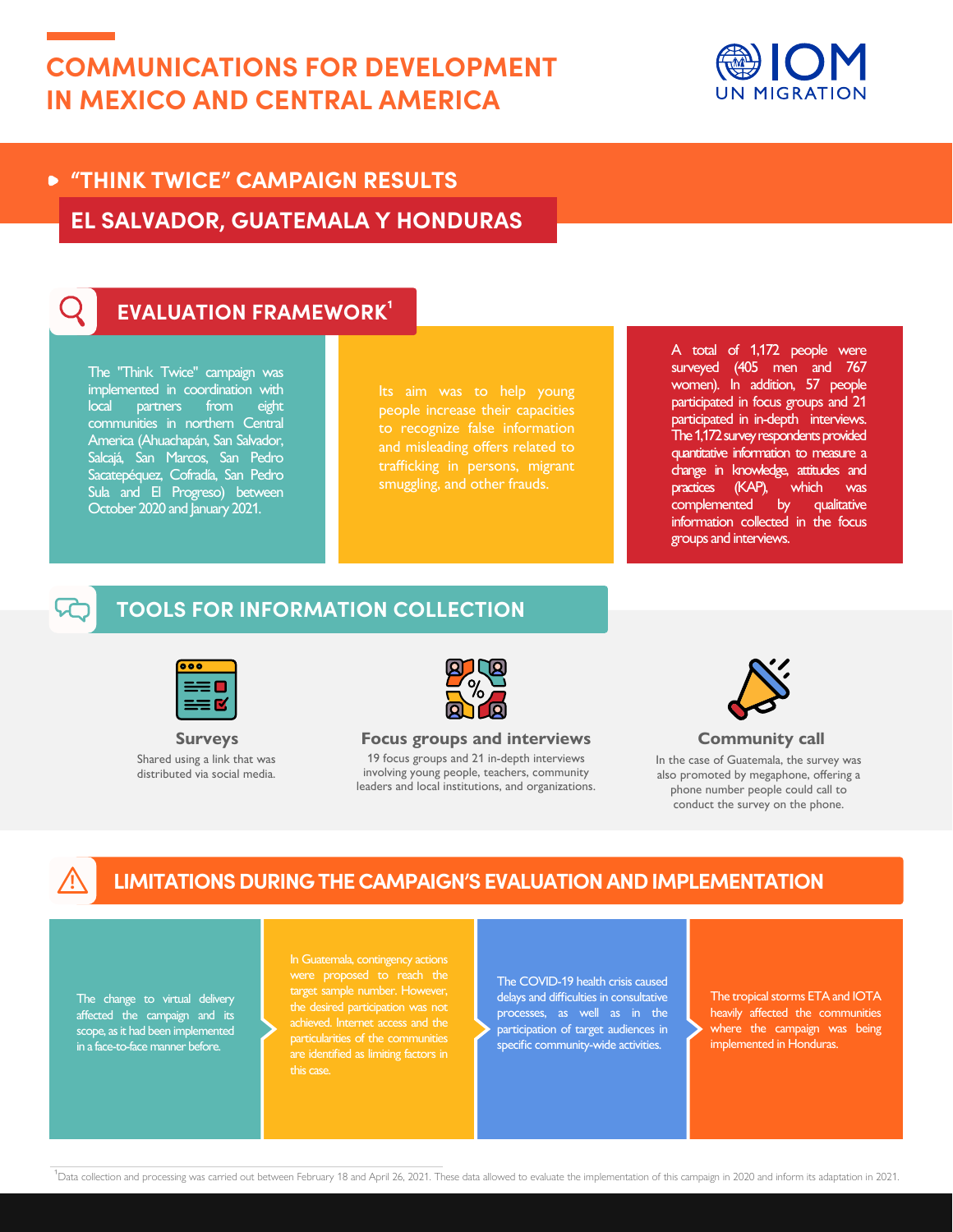#### **DATA FROM THE KAP INDEX**



- **People exposed to the campaign**
- **People not exposed to the campaign**
- $\bullet$  **Increase achieved with the implementation of the campaign**

#### **MAIN RESULTS OF THE EVALUATION**

**(ම)**